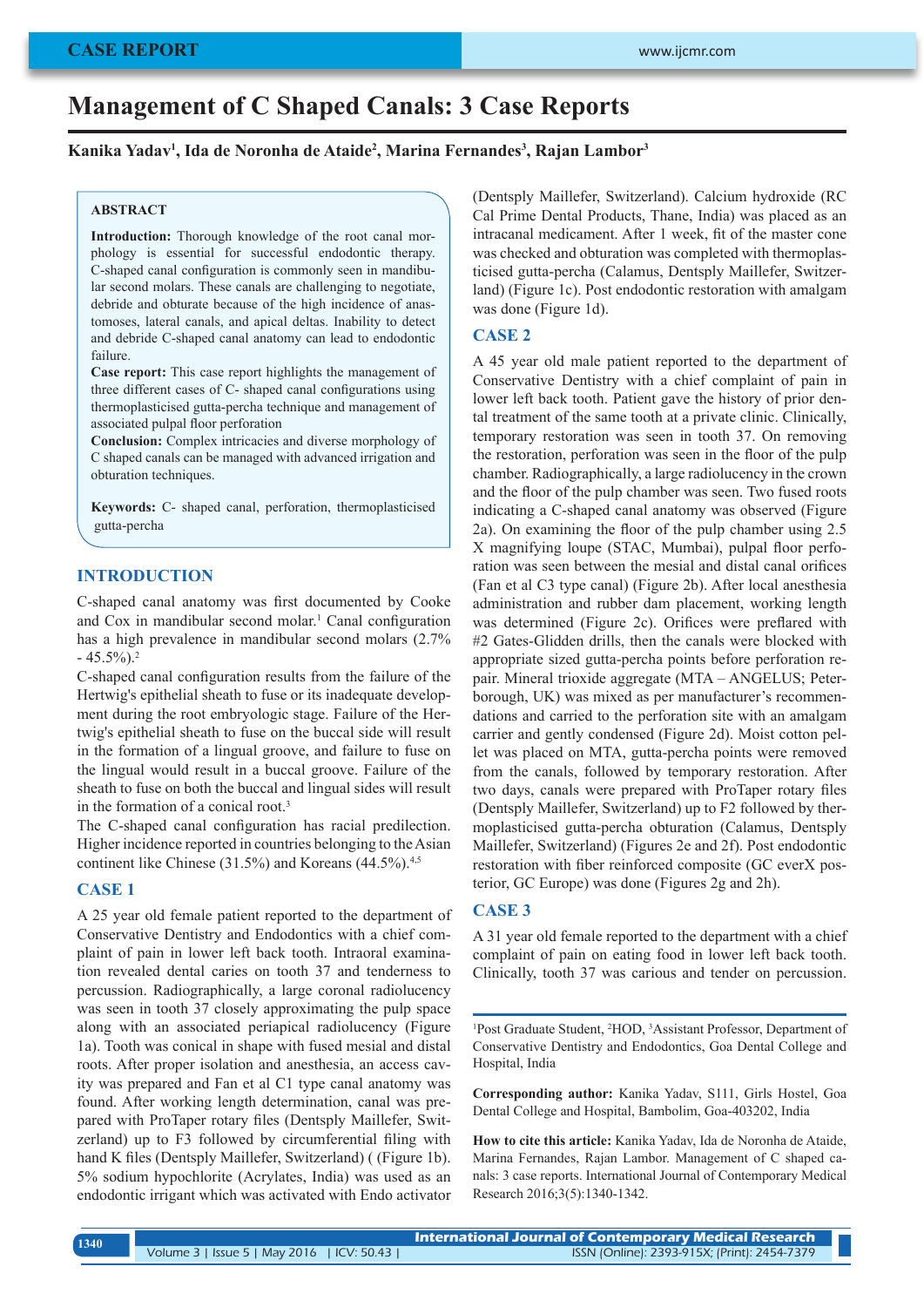Radiographically, occlusal radiolucency was evident involving the pulp. A single fused root with a wide canal sugges-

C

**Figure-1:** (a) Preoperative radiograph, (b) Working length radiograph, (c) Master cone radiograph, (d) Post obturation radiograph

Figure-2: (a) Preoperative radiograph, (b) Preoperative photograph, (c) Working length radiograph, (d) Perforation repair with MTA, (e) Master cone radiograph, (f) Post obturation radiograph, (g) Fiber reinforced composite build up, (h) Post operative photograph



**Figure-3:** (a) Preoperative radiograph, (b) Working length radiograph, (c) Master cone radiograph, (d) Post obturation radiograph,

tive of a C-shaped canal anatomy was seen (Figure 3a). After rubber dam isolation and profound anesthesia, an access opening was prepared. Working length was determined after locating two separate canals (Fan et al C2 type anatomy) in the pulp chamber floor (Figure 3b). Canals were prepared with ProTaper rotary file system (Dentsply, Maillefer) upto F2 and radiograph was taken to confirm fit of the master cone (Figure 3c). Obturation was done with thermoplasticised gutta-percha (Calamus, Dentsply Maillefer, Switzerland). Canals were seen joining in the apical third in the post obturation radiograph. Post endodontic composite restoration was carried out (Figure 3d).

## **DISCUSSION**

Various classifications of C-shaped canals have been proposed to make the diagnosis and treatment planning easier. Melton et al proposed a classification based on the cross-sectional shape of the canal viz; continuous C shaped (C1), semicolon (C2) and separate canals (C3). Fan *et al* modified Melton's classification and considered that this type of canal system had to exhibit all of the following three features: (i) Fused roots, (ii) a longitudinal groove on the lingual or buccal surface of the root, and (iii) at least one cross‑section of the canal belonging to the C1, C2, or C3 configuration. Fan *et al* also classified C‑shaped roots according to their radiographic appearance.<sup>6</sup>

Treatment of the C-shaped canals should be accompanied by additional measures for complete debridement and thorough cleansing of the complex root canal anatomy. Access cavity design modification may be required to locate and negotiate the entire root canal system.<sup>7</sup> Magnifying loupes, microscope and CBCT aids in better understanding the canal system in the pulpal floor.<sup>8</sup> Self - adjusting file system is found to be efficacious in cleaning and shaping C-shaped canals.<sup>9</sup> Circumferential filing should be done to ensure maximum tissue removal and care should be taken to avoid strip perforation. Calcifications in the pulp chamber should be negotiated with ultrasonic tips to reveal the canal anatomy completely. Copious irrigation with 5.25 % NaOCl should be done to debride the intricacies of the C-shaped canal. Irrigant should be activated using ultrasonics or sonics.<sup>10</sup>

It is challenging to obtain a three dimensional obturation of the C-shaped canals due to its complex configuration. Thermoplasticized gutta-percha technique was used for all the cases which is the recommended technique for C- shaped canals.<sup>10</sup>

#### **CONCLUSION**

This case report shows management of four different Cshaped canal anatomies successfully using thermoplasticised guttapercha technique. It also highlights basic treatment regimen for C-shaped canals.

# **REFERENCES**

- 1. Cooke HG 3rd, Cox FL. C-shaped canal configurations in mandibular molars. J Am Dent Assoc. 1979;99:836– 9.
- 2. Weine FS. The C-shaped mandibular second molar: Incidence and other considerations. Members of the Arizona Endodontic Association. J Endod 1998;24:372–5.